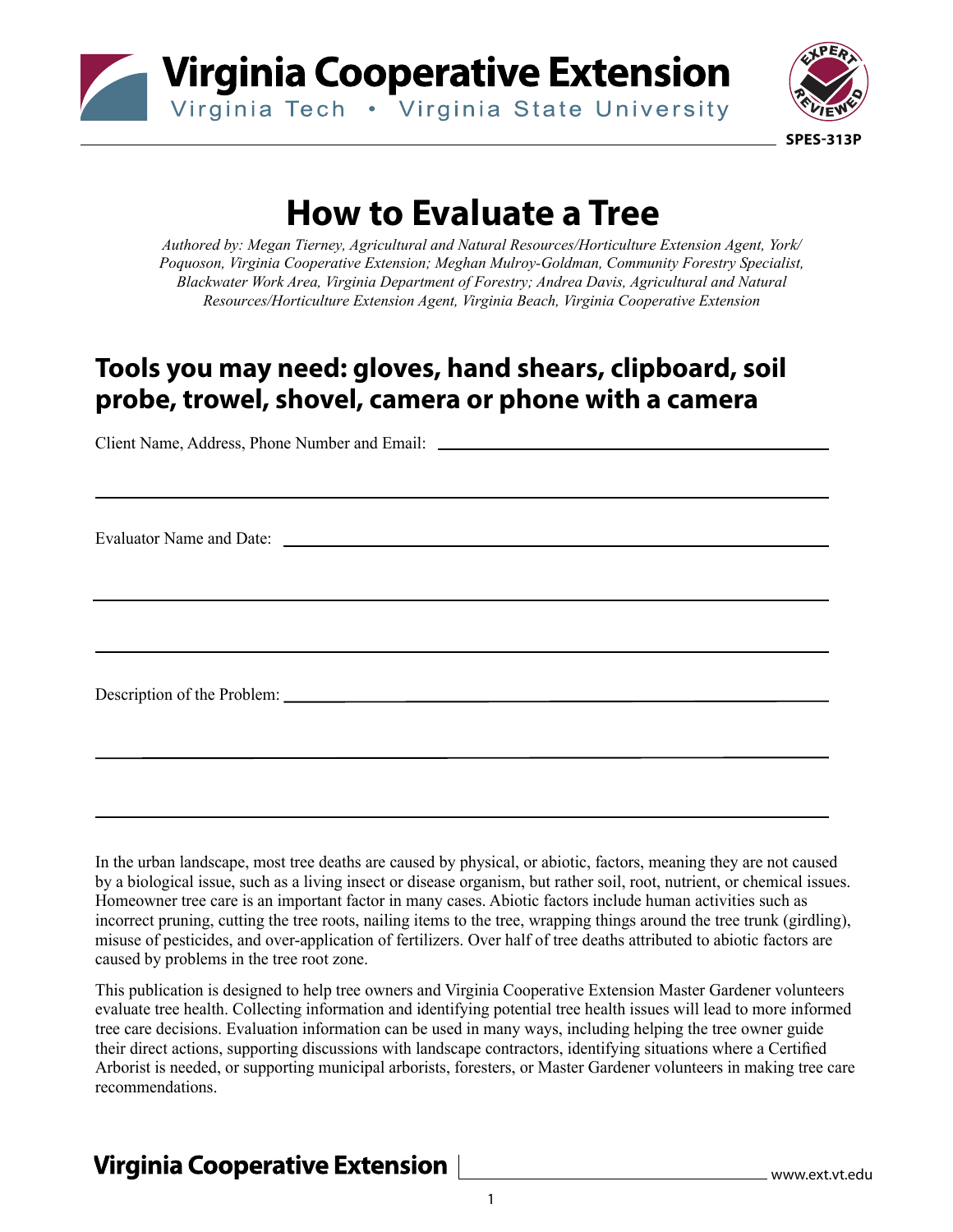## **Steps to Begin Identifying/Evaluating Tree Issues**

Record your notes regarding each item below.

#### **1. Tree Identification:**

| <b>Common Diseases</b> |
|------------------------|

#### **2. Observations: Walk around the tree completely. Examine each part of the tree for abnormalities. Check the boxes that apply to your evaluation.**

- Tree Canopy (Leaves):
	- $\Box$  Yellowing leaves out of season circle below:
		- Veinal (yellow veins)
		- Interveinal (yellow between veins)
		- Marginal (edges of the leaf yellow)
		- $\blacksquare$  Entire leaf
	- $\Box$  Leaves stunted or wilted
	- $\Box$  Leaf necrosis (death) in the margins of the leaves
	- $\Box$  Leaf necrosis just in the veins
	- $\Box$  Leaf necrosis spots
	- $\Box$  Necrosis of entire leaf
	- $\Box$  Insects or disease on leaves
	- $\Box$  Black sticky substance on leaves
	- $\Box$  Gray/white fuzzy substance on top or bottom of leaves
- Tree Canopy (Branches):
	- Percentage of dead limbs:
	- $\Box$  Dead branches in the top or on the sides of the tree (if only in one area, circle which): Left Right Top
	- $\Box$  Little to no active growth at the ends of the branches, especially the top half
	- $\Box$  Small holes in branches (circle below)
		- individual
		- horizontal line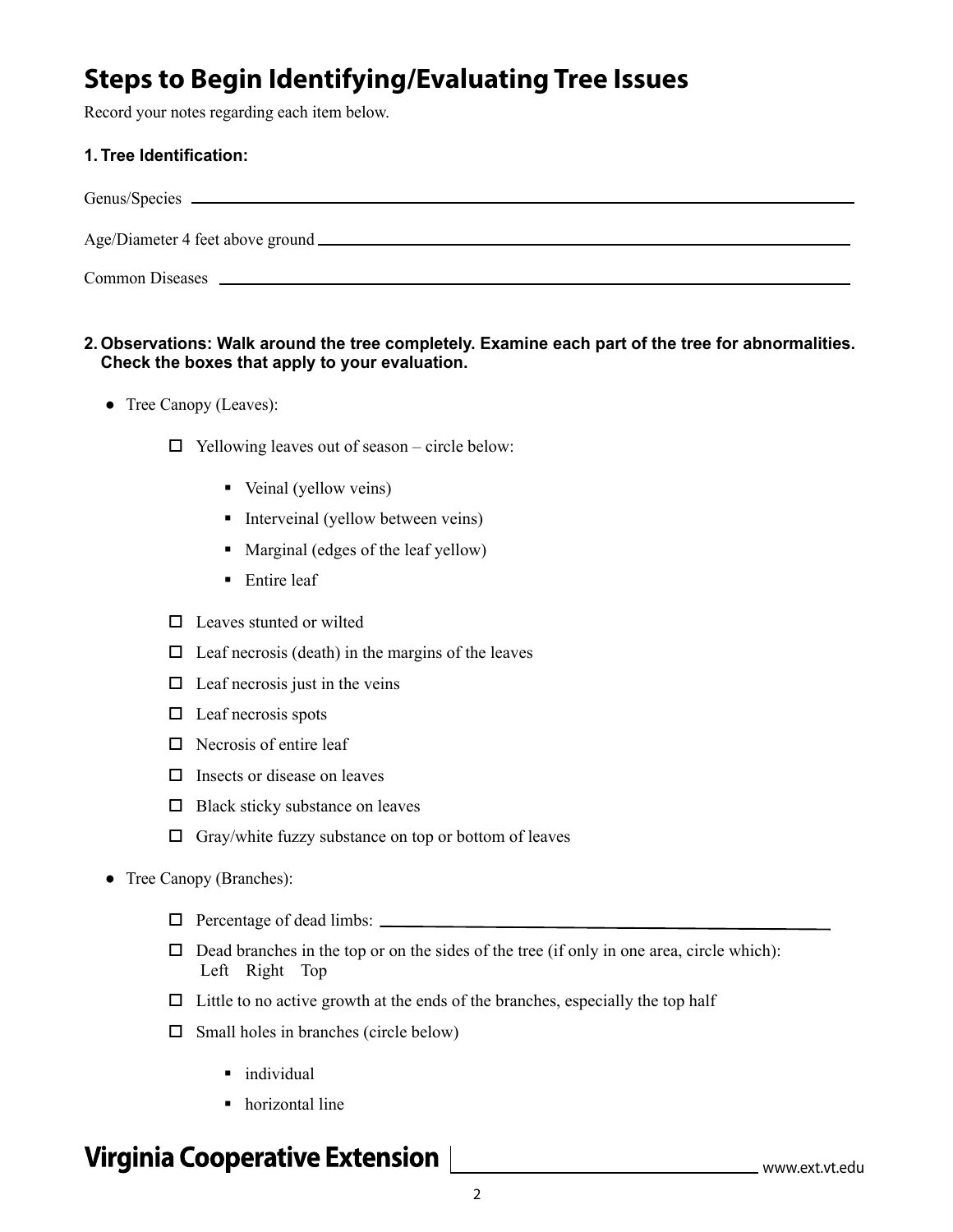- $\Box$  Cavities (large holes) in branches
- $\Box$  Cracks in branches
- $\square$  Swollen areas in branches
- $\Box$  Cankers (discolored, sunken dead areas) in branches
- $\square$  Stubs (dead branch pieces sticking out)
- $\Box$  Unhealed pruning cuts or flush cuts into the healing collar
- $\Box$  Insects on branches
- $\Box$  Galls (deformed growths, think tumor-like) on branches
- $\Box$  Water sprouts (small branches that form close to the trunk and go straight up)
- $\Box$  Tree has been topped
- Tree Canopy (Flowers):
	- $\Box$  Flowers brown or black
	- □ Flowers absent
	- □ Flowers stunted or deformed
- Tree Canopy (Fruits or Nuts):
	- $\Box$  Fruit or nuts absent
	- $\Box$  Fruit or nuts deformed
	- $\Box$  Fruit or nuts rotten
	- $\Box$  Fruit or nuts have holes or spots
	- Other

● Trunk:

- Multiple/Many Trunks (how many?)
- $\Box$  Cavities (large holes)
- $\Box$  Small holes circle below:
	- $\blacksquare$  individual
	- horizontal line
- $\Box$  Defoliating, stripped or peeling bark
- D Discolored areas
- $\square$  Dusty, spore-type stuff on discolored areas
- $\Box$  Mushrooms on or at the base of the tree
- $\Box$  Conks or fungal growths on the trunk
- D Ooze or foam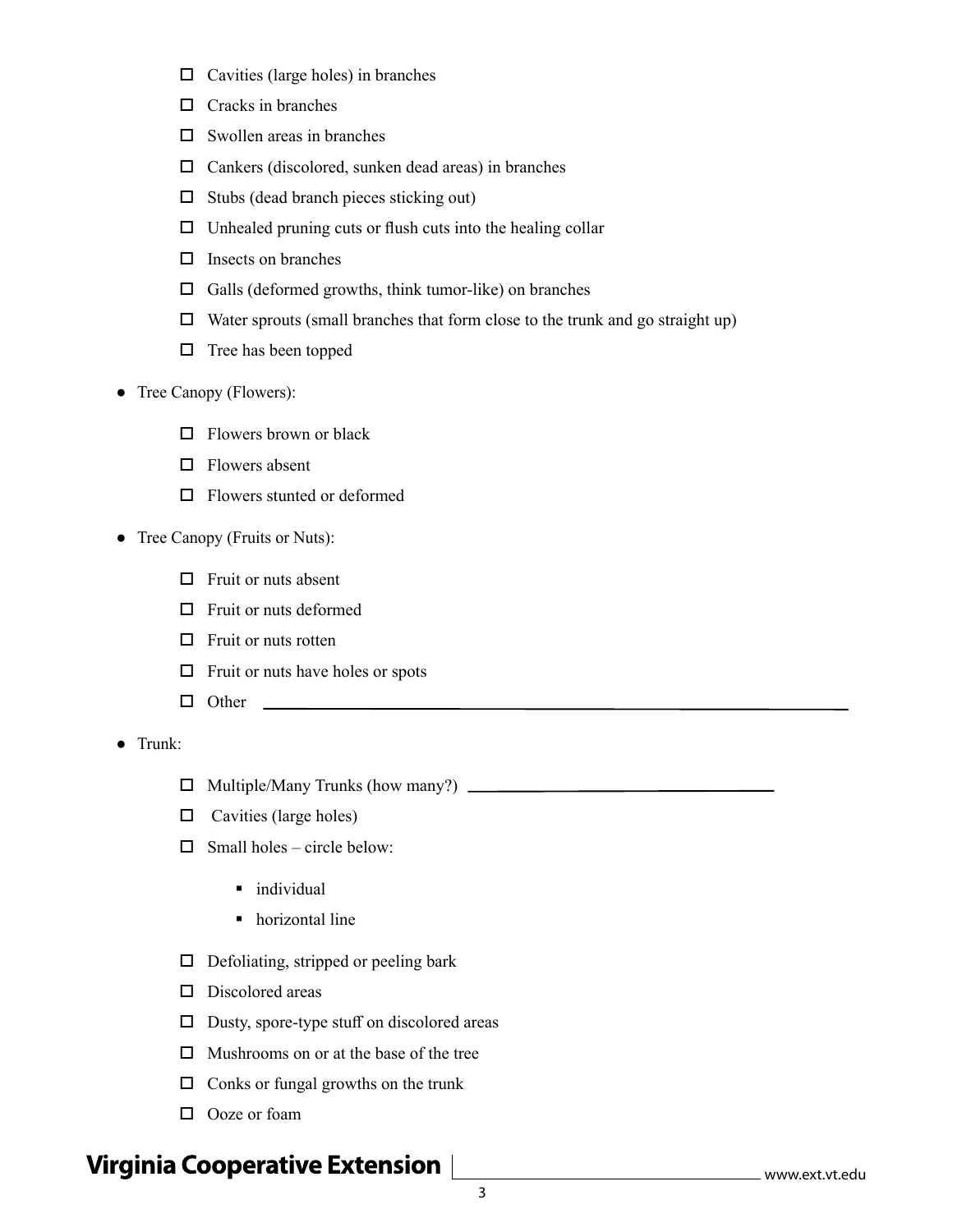- Does it smell? Yes / No
- $\Box$  Pitch tubes (soft toothpick-shaped material exuding from the trunk)
- $\Box$  Frass (insect feces, looks like sawdust) at the base of the tree
- $\Box$  Vertical cracks or scars circle below:
	- $\blacksquare$  One
	- Multiple
	- Is there any damage in the crown, trunk, or root zone which seems to line up with the crack or scar? Yes / No
- $\Box$  The tree trunk has a natural flare at the soil level
- $\Box$  The tree trunk looks more like a telephone pole (straight up and down into the soil)
- $\Box$  Mechanical injury: girdling or wounds to the trunk at the base, like string trimmer damage
- $\Box$  Mulch is piled too high on the trunk of the tree (like a volcano)
- $\Box$  Carving or graffiti
- $\square$  Suckers (sprouts growing at or near the base of the trunk)
- $\Box$  Graft union incompatibility
- $\Box$  Items nailed or tied to the tree
- $\Box$  Girdling wrap, trunk protection devices, staking materials, or sales tags
- D Other and the contract of the contract of the contract of the contract of the contract of the contract of the contract of the contract of the contract of the contract of the contract of the contract of the contract of th
- Root zone (extends from the trunk outward 2-3 times as far as the height of the tree):
	- $\Box$  Roots visibly wrapping around the base of the trunk
	- $\square$  Roots running/exposed on top of the ground
	- $\Box$  What covers the root zone: turf, mulch, bare soil, impervious surface (concrete, asphalt, pavers)
	- $\square$  Construction in the root zone (from trunk to the canopy edge/dripline)
	- $\Box$  Compacted soil (hard to stick a soil probe or screwdriver in the ground)
		- If so, what caused it?
	- $\Box$  Wet soil or standing water
	- $\Box$  High clay content in soil
	- $\Box$  High sand content in soil
	- $\square$  Plastic weed barrier
	- $\Box$  Root ball twine, burlap or wire basket left on
	- Other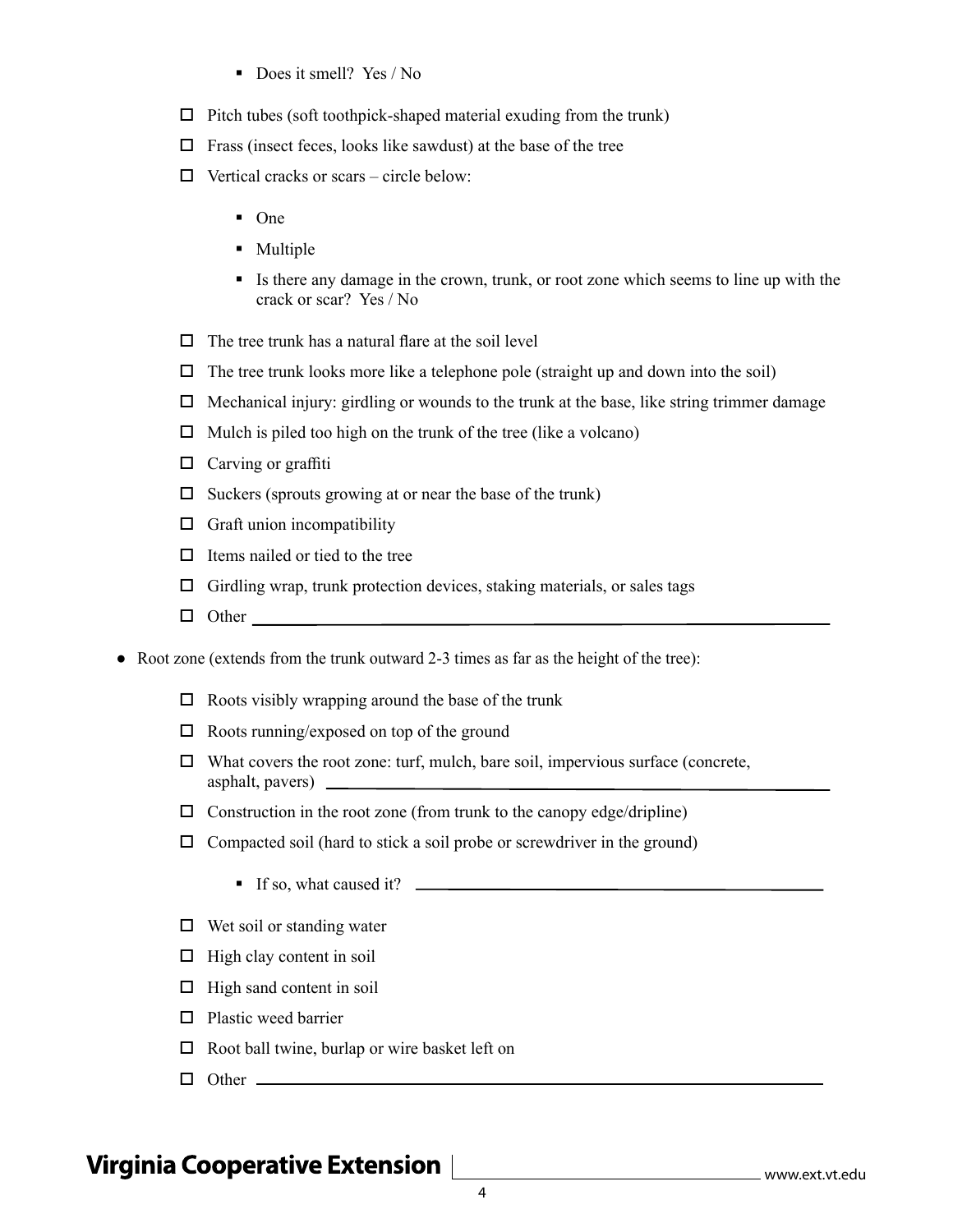#### **3. Surrounding Environment:**

- Do nearby plants look healthy and vigorous?
- Is the tree planted in full sun, part sun or shade?
- Is the tree planted too close to a building or other structure like a road or sidewalk?
- Has there been a particularly wet season or drought the current year or year prior?
- Other <u>\_\_\_\_\_\_\_\_\_\_\_\_\_\_\_\_</u>

#### **4. Chemicals:**

Have chemicals been used by the homeowner, a company, or a neighbor on the tree, on the ground, or in the root zone?

- Chemical type (fertilizer, weedkiller, insecticide, fungicide):
- $\bullet$  Active ingredient(s):
- Concentration used:
- Application Date/Rate:
- When was the tree damage first noticed in relation to the chemical application:

#### **5. Taking pictures and samples:**

Take clear, in-focus JPG photos and email them to the VCE office with this completed form. Take pictures of:

- $\Box$  Overview of the entire tree showing the tree and the tree in relation to its surroundings
- $\Box$  Close-up pictures of any signs, symptoms, factors, issues, or conditions observed
- $\Box$  Samples of insects, diseases, weeds, leaves, soil, etc. that would be useful in diagnosing the problem

Additionally, a physical sample can be taken of a leaf disease or an insect (no bark pieces).

Use the collected information to help diagnose the problem. Start with tree identification. Research what a normal tree of that species looks like. What are the common insect and disease pests for the species, and what do their signs and symptoms look like? Even if you don't identify the problem, you've eliminated many things and narrowed down the possibilities. This information can also be taken to your local Cooperative Extension office. It is always an option to contact an arborist certified by the International Society of Arboriculture for an expert opinion. VCE publication ANR-131NP, "Hiring an Arborist to Care for Your Landscape Trees," has guidelines.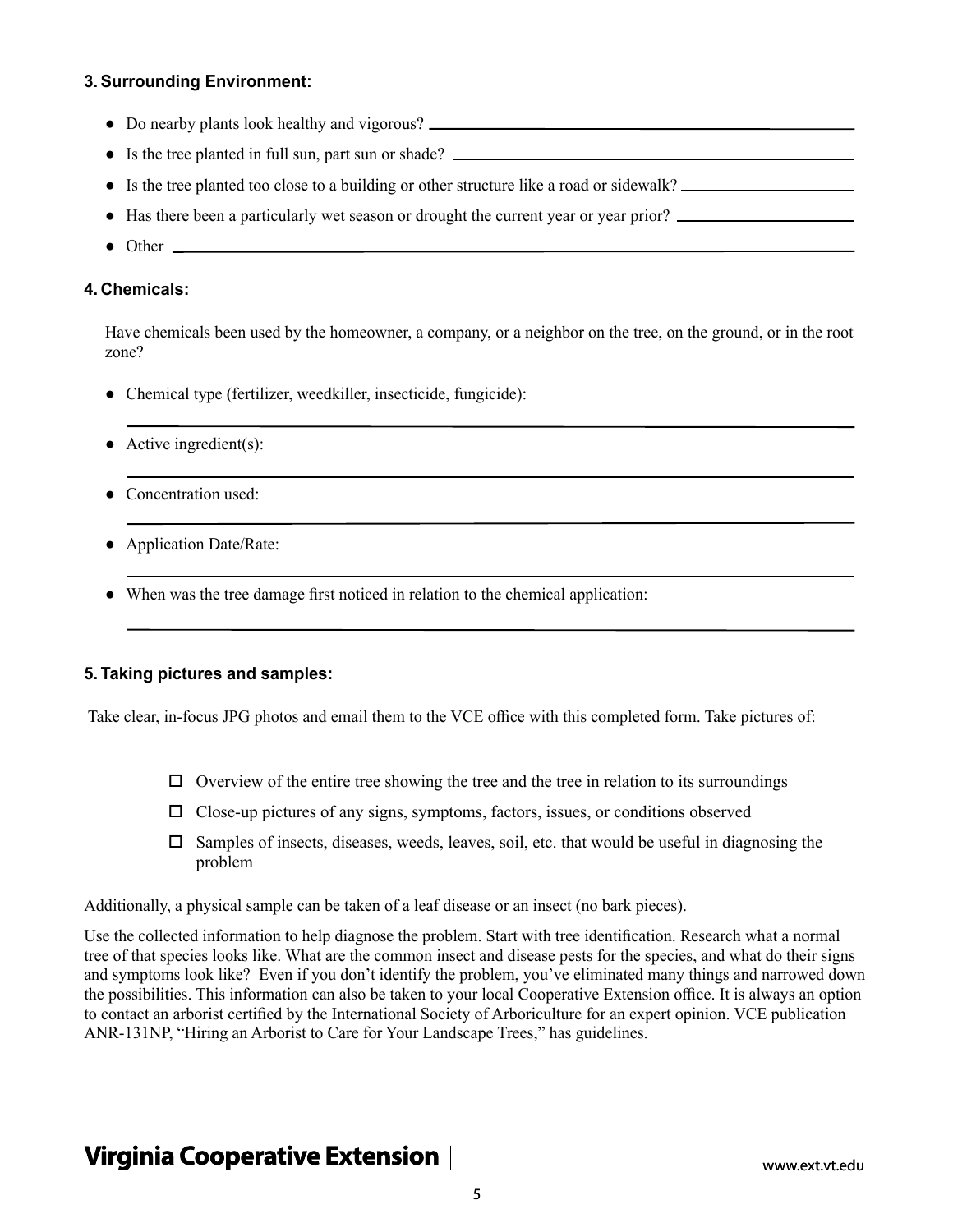### **Note for Virginia Cooperative Extension Master Gardeners**

- As part of diagnosing abiotic or nonliving disorders (a nutrient or soil issue, for example), take the information in questions 2-4 above and compare to the charts on pages 30-39 of "Abiotic Disorders of Landscape Plants: A Diagnostic Guide" to help identify disorders by symptoms. Match observed symptoms (i.e., deformed growth, chlorosis/yellowing of leaves, wilting, etc.) to the chart and follow the instructions.
- As Extension Master Gardeners, we are not only looking for signs and symptoms of abiotic issues, insects, and disease to pinpoint tree care decisions, we are also sharing tips for minor pruning and tree care with residents. Major pruning, risk assessment, tree health intervention and removal recommendations need to go to an ISA Certified Arborist (Browder 2021).
- Our mission is education and to help the homeowner with resources to make informed decisions on their own. It is not our place to make final decisions on whether a tree is a risk; that is ultimately the homeowner's decision. Our goal is to examine their trees and teach them some basics of tree biology and structure, which will help them understand the implications of the concerns we point out to them. By communicating scientific observations and providing unbiased, research-based explanations, we are helping them to become an informed consumer and a more knowledgeable tree owner (Browder 2021).
- In summary, our role as VCE-Master Gardeners in tree risk assessment is to observe, educate, and provide a frame of reference as to whether the tree may or may not be a concern that warrants immediate professional evaluation by an ISA Certified Arborist (Browder 2021.

### **References**

Browder, R. *"*Tree Steward Manual". Unpublished manuscript, last modified 2021. Virginia Cooperative Extension. Microsoft Word file.

### **Resources**

- Askew, S., S.B. Wycoff, J.C. Bergh, E. Bush, E. Day, T. Dellinger, J. Derr, et al. 2021. "Pest Management Guide: Home Grounds and Animals," ENTO-397P. Virginia Cooperative Extension. [https://resources.ext.vt.edu/](https://resources.ext.vt.edu/contentdetail?contentid=2377&contentname=2021%20Pest%20Management%20Guide%20-%20Home%20Grounds%20and%20Animals) [contentdetail?contentid=2377&contentname=2021%20Pest%20Management%20Guide%20-%20Home%20](https://resources.ext.vt.edu/contentdetail?contentid=2377&contentname=2021%20Pest%20Management%20Guide%20-%20Home%20Grounds%20and%20Animals) [Grounds%20and%20Animals](https://resources.ext.vt.edu/contentdetail?contentid=2377&contentname=2021%20Pest%20Management%20Guide%20-%20Home%20Grounds%20and%20Animals)
- Costello, L., E. Perry, N. Matheny, J.M. Henry, and P. Geisel. 2014. "Abiotic Disorders of Landscape Plants: A Diagnostic Guide," Publication 3420. University of California Agriculture and Natural Resources, Richmond, CA.
- Koci, J. and E. Wiseman. 2020. "Hiring an Arborist to Care for Your Landscape Trees," ANR-131NP. Virginia Cooperative Extension. [https://resources.ext.vt.edu/contentdetail?contentid=975&contentname=Hiring%20](https://resources.ext.vt.edu/contentdetail?contentid=975&contentname=Hiring%20an%20Arborist%20to%20Care%20for%20Your%20Landscape%20Trees,%20ANR-131NP) [an%20Arborist%20to%20Care%20for%20Your%20Landscape%20Trees,%20ANR-131NP](https://resources.ext.vt.edu/contentdetail?contentid=975&contentname=Hiring%20an%20Arborist%20to%20Care%20for%20Your%20Landscape%20Trees,%20ANR-131NP)
- Sheffield, M.C., E. Bauske, W. Hutcheson, and B. Pennisi. 2016. "Is My Tree Dying?" University of Georgia Circular 1100. https://extension.uga.edu/publications/detail.html?number=C1100.
- Virginia Department of Forestry, Virginia Cooperative Extension, and the Mid-Atlantic Chapter of the International Society of Arboriculture. 2019. "How to Kill a Tree." [https://www.dof.virginia.gov/infopubs/How-to-Kill-a-](https://www.dof.virginia.gov/infopubs/How-to-Kill-a-Tree-poster-2019_pub.jpg)Tree-poster-2019 pub.jpg
- Virginia Tech Disease Lab. 2020. "Guidance for Submitting a Good Digital Submission." [https://spes.vt.edu/](https://spes.vt.edu/content/dam/spes_vt_edu/documents/plant-disease-clinic/submitting-samples/Guidance%20for%20Submitting%20a%20Good%20Digital%20Submission%20to%20the%20Plant%20Disease%20Clinic_woutPCLINIC-07-21-20.pdf) [content/dam/spes\\_vt\\_edu/documents/plant-disease-clinic/submitting-samples/Guidance%20for%20](https://spes.vt.edu/content/dam/spes_vt_edu/documents/plant-disease-clinic/submitting-samples/Guidance%20for%20Submitting%20a%20Good%20Digital%20Submission%20to%20the%20Plant%20Disease%20Clinic_woutPCLINIC-07-21-20.pdf) [Submitting%20a%20Good%20Digital%20Submission%20to%20the%20Plant%20Disease%20Clinic\\_](https://spes.vt.edu/content/dam/spes_vt_edu/documents/plant-disease-clinic/submitting-samples/Guidance%20for%20Submitting%20a%20Good%20Digital%20Submission%20to%20the%20Plant%20Disease%20Clinic_woutPCLINIC-07-21-20.pdf) [woutPCLINIC-07-21-20.pdf](https://spes.vt.edu/content/dam/spes_vt_edu/documents/plant-disease-clinic/submitting-samples/Guidance%20for%20Submitting%20a%20Good%20Digital%20Submission%20to%20the%20Plant%20Disease%20Clinic_woutPCLINIC-07-21-20.pdf)